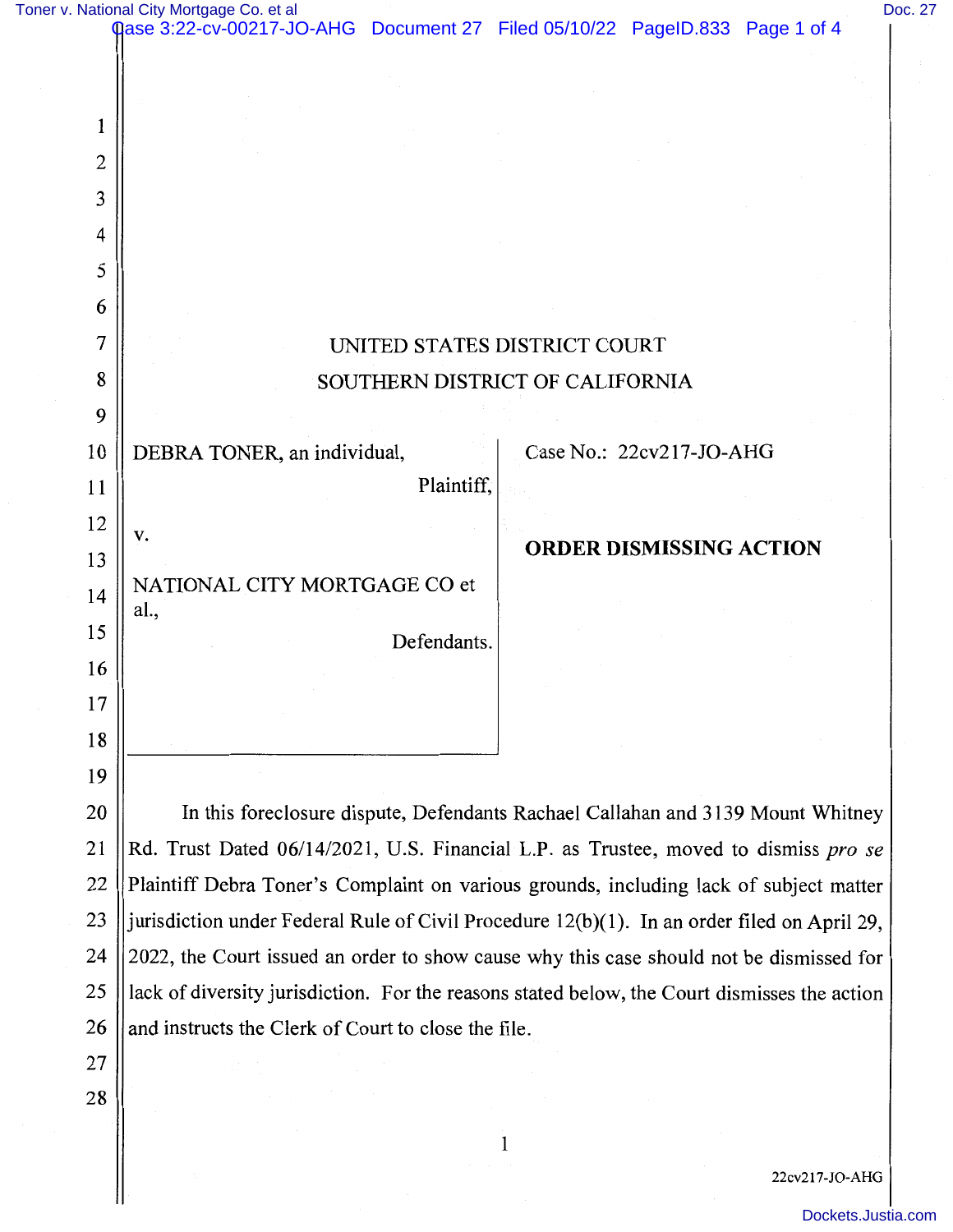## 1 I. **BACKGROUND**

2 | On February 16, 2022, *pro se* Plaintiff Debra Toner filed a Complaint against 3 Defendants (1) Rachael Callahan; (2) 3139 Mount Whitney Rd. Trust Dated 06/14/2021, 4 U.S. Financial L.P. as Trustee ("U.S. Financial"); (3) Select Portfolio Servicing, Inc 5  $\|$  ("SPS"); (4) the Bank of New York Mellon, as Indenture Trustee, on behalf of the holders 6  $\parallel$  of the CSMC Trust 2010-16 mortgage-backed notes and certificates, Series 2010-16 7 ("BONY"); (5) National Default Servicing Corporation ("National Default"); (6) National 8 City Mortgage; and (6) Richmond Monroe Group, regarding the alleged wrongful 9 || foreclosure of her home. Dkt. 1  $\mathbb{I}$  2-13. Plaintiff pleads federal jurisdiction based on 10 diversity under 28 U.S.C. § 1332. *Id.* **¶** 14-18. In her Complaint, Plaintiff states that she  $11$  lis a citizen of California, that National City Mortgage is a citizen of Ohio, and that 12 || Plaintiff's damages exceed \$75,000. *Id.* **116**–17.

13 On February 25, 2022, Plaintiff filed for a Temporary Restraining Order, which the 14 Court construed as a Motion for a Preliminary Injunction. Dkts. 9-10. On March 2, 2022, 15 Defendants Rachael Callahan and U.S. Financial filed a Motion to Dismiss on various 16 grounds, including lack of subject matter jurisdiction under Federal Rule of Civil Procedure 17 12(b)(l). Dkt. 14. On March 14, 2022, Defendants National Default, SPS, BONY, and 18 Richmond Monroe Group separately moved to dismiss on other grounds. Dkt. 16.

19 On April 29, 2022, this Court issued an order finding that the Court lacked federal 20 guestion jurisdiction and ordering the parties to show cause why the case should not be 21 dismissed for lack of diversity jurisdiction. Dkt. 23. In response, Defendants filed 22 || affidavits stating that Rachael Callahan and U.S. Financial are citizens of California, and 23 || that the remaining Defendants are citizens of other states. Dkts. 24–25. Plaintiff, who had  $24$  || already pleaded as a citizen of California, filed a response requesting leave to amend to 25 dismiss all non-diverse Defendants or to state a new federal claim. Dkt. 26.

## 26 **II. DISCUSSION**

27 || The Court cannot hear Plaintiff's claims because it does not have subject matter 28 lliurisdiction. Subject matter jurisdiction is present where a plaintiff adequately pleads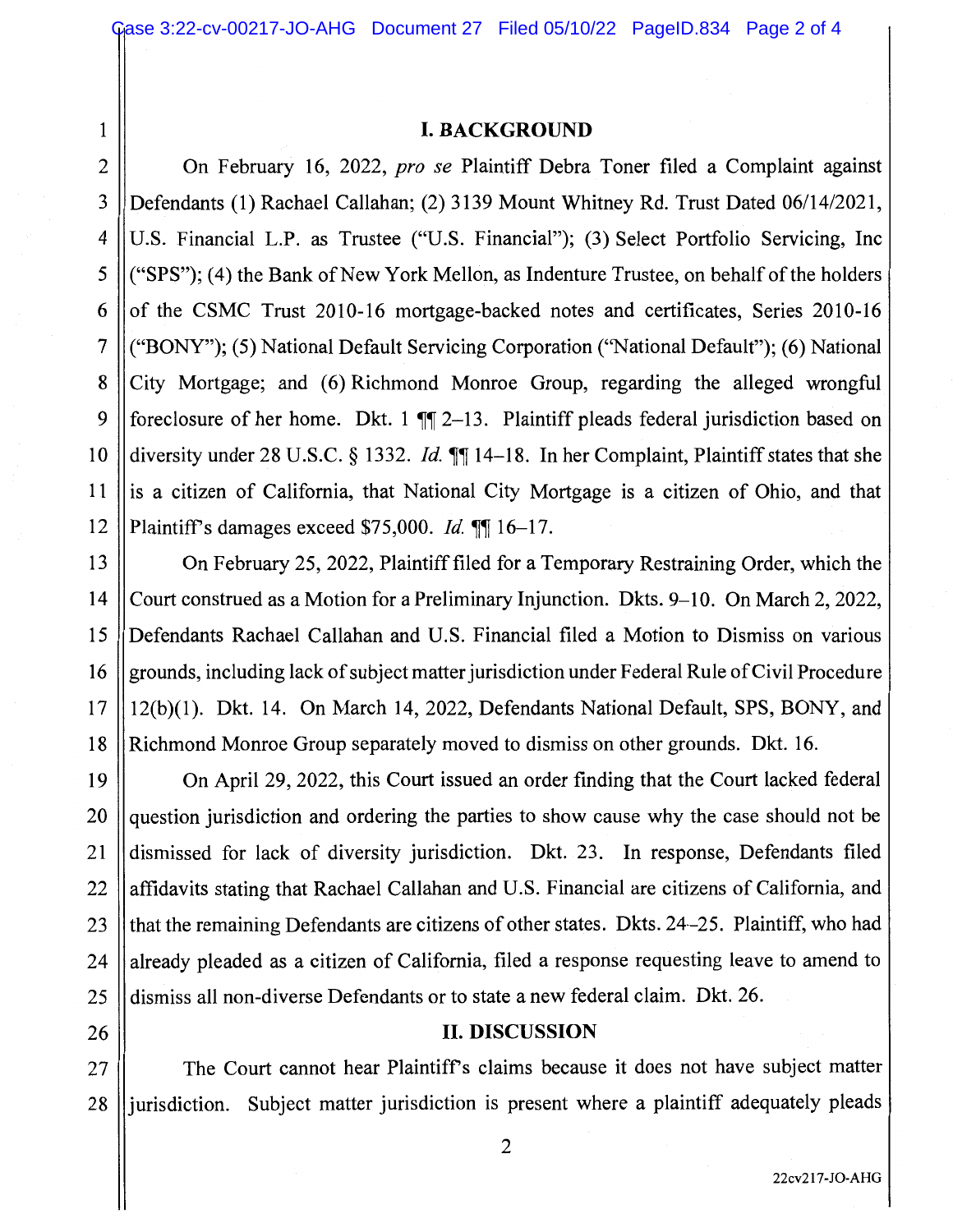1 jurisdiction under 28 U.S.C. §§ 1331 or 1332. *See Arbaugh v. Y&H Corp.,* 546 U.S. 500, 2  $\parallel$  513–14 (2006). Under § 1331, the Court has federal question jurisdiction where a plaintiff 3 pleads a colorable claim "arising under" federal law. *Republican Party of Guam v.* 4 *Gutierrez,* 277 F.3d 1086, 1088-89 (9th Cir. 2002). Under§ 1332, the Court has diversity 5 ll jurisdiction where there is complete diversity of citizenship and the amount in controversy 6 exceeds \$75,000. *Weeping Hollow Ave. Tr. v. Spencer*, 831 F.3d 1110, 1112 (9th Cir. 7 2016); *Wisconsin Dept. of Corr. v. Schacht,* 524 U.S. 381, 388 (1998) (complete diversity 8 ll is present "only if there is no plaintiff and no defendant who are citizens of the same 9 || State."). First, for the reasons stated in the Court's April 29, 2022 order, the Court does 10 not have federal question jurisdiction. *See* Dkt. 23. Second, the parties' responses to the 11 order to show cause establish that the Court does not have diversity jurisdiction. Plaintiff, 12 ||Rachael Callahan, and U.S. Financial are all citizens of the same state, and there is no 13 complete diversity. *See* Dkts. 24-26. Because the Court does not have federal question or 14 diversity jurisdiction, the case must be dismissed for lack of subject matter jurisdiction.

15 | Furthermore, the Court cannot consider Plaintiff's request to amend the complaint 16 Ito create jurisdiction, and the case must be dismissed. "Subject matter jurisdiction must 17 exist as of the time the action is commenced." *Morongo Band of Mission Indians v.* 18 *California State Bd. of Equalization,* 858 F.2d 1376, 1380-81 (9th Cir. 1988) ("If 19 jurisdiction was lacking, then the court's various orders, including that granting leave to 20  $\parallel$  amend the complaint, were nullities."). "If jurisdiction is lacking at the outset, the district 21 court has 'no power to do anything with the case except dismiss." *Orff v. United States,* 22 358 F.3d 1137, 1149-50 (9th Cir. 2004), *aff'd,* 545 U.S. 596 (2005) (citation omitted). 23 Although Plaintiff has requested leave to amend to create jurisdiction, either by alleging a 24 || new federal claim or dropping non-diverse parties, subject matter jurisdiction did not exist 25  $\parallel$  at the outset of the litigation and does not exist now. Because the Court lacks subject matter 26 lle jurisdiction over the case, the Court cannot consider Plaintiff's request. Even if the Court  $27$  were to grant leave to amend, such an order would be a nullity. Therefore, the action is 28 dismissed.

3